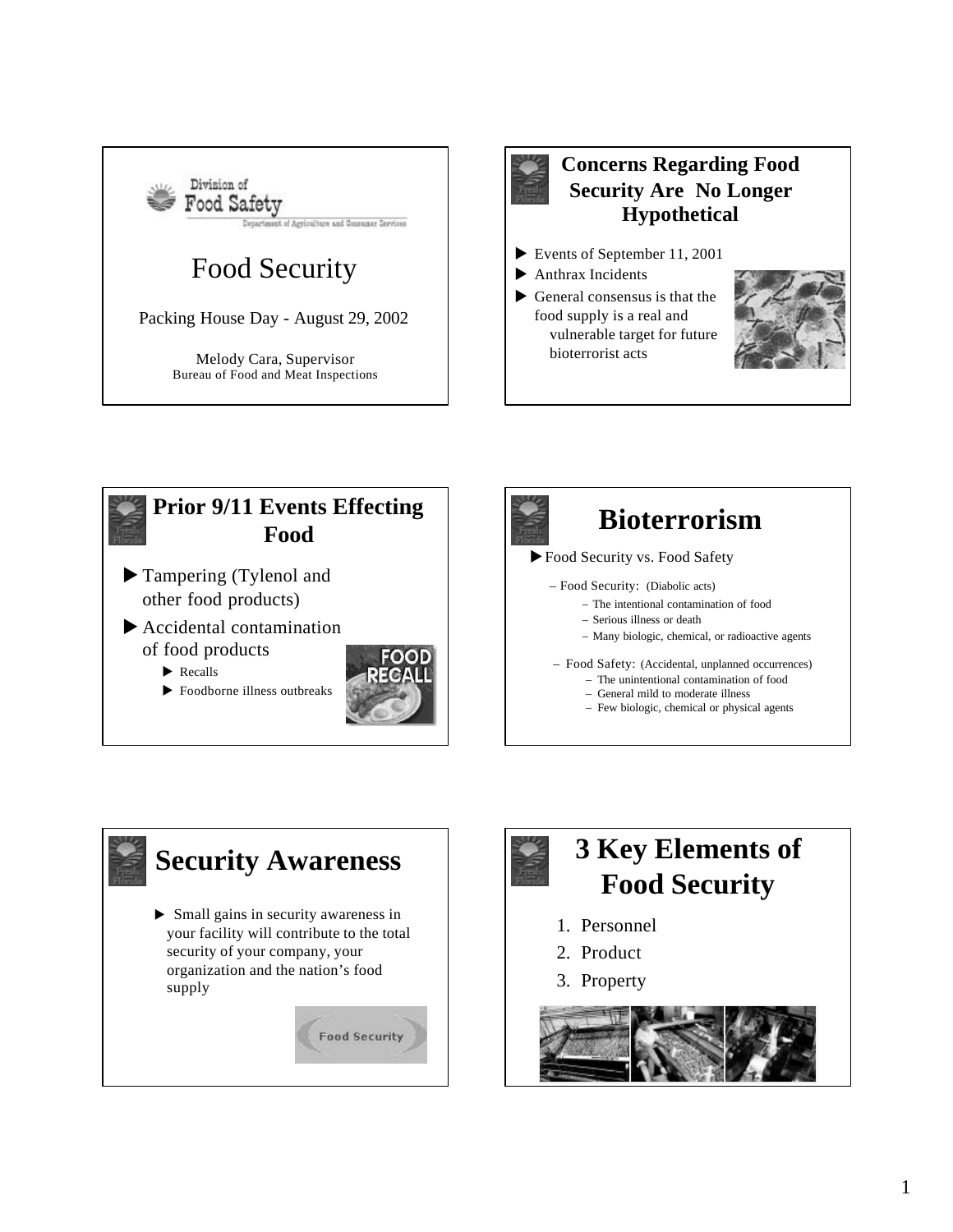

## **Personnel**

- Screen employees
- $\blacktriangleright$  Closely supervise employees - particularly new hires
- $\blacktriangleright$  Provide formal identification badges/cards for all employees





## **Personnel**

- $\blacktriangleright$  Train employees on food security procedures
- $\blacktriangleright$  Restrict access so employees enter only those areas necessary for their job function

**Limited Access** 



## **Product**

- $\triangleright$  Control access to product and processing areas
- $\blacktriangleright$  Use only known sources for all ingredients
- $\blacktriangleright$  Ensure that your suppliers and transporters have appropriate food security measures
- $\blacktriangleright$  Supervise of f-loading of incoming ingredients



## **Property**

#### Consider the 3 L approach

- 1. Light it
- 2. Lock it



3. Limit Access





## **Property**

 $\blacktriangleright$  Protect perimeter access with fencing or other appropriate deterrent

 $\blacktriangleright$  Use security patrols and video surveillance, where appropriate

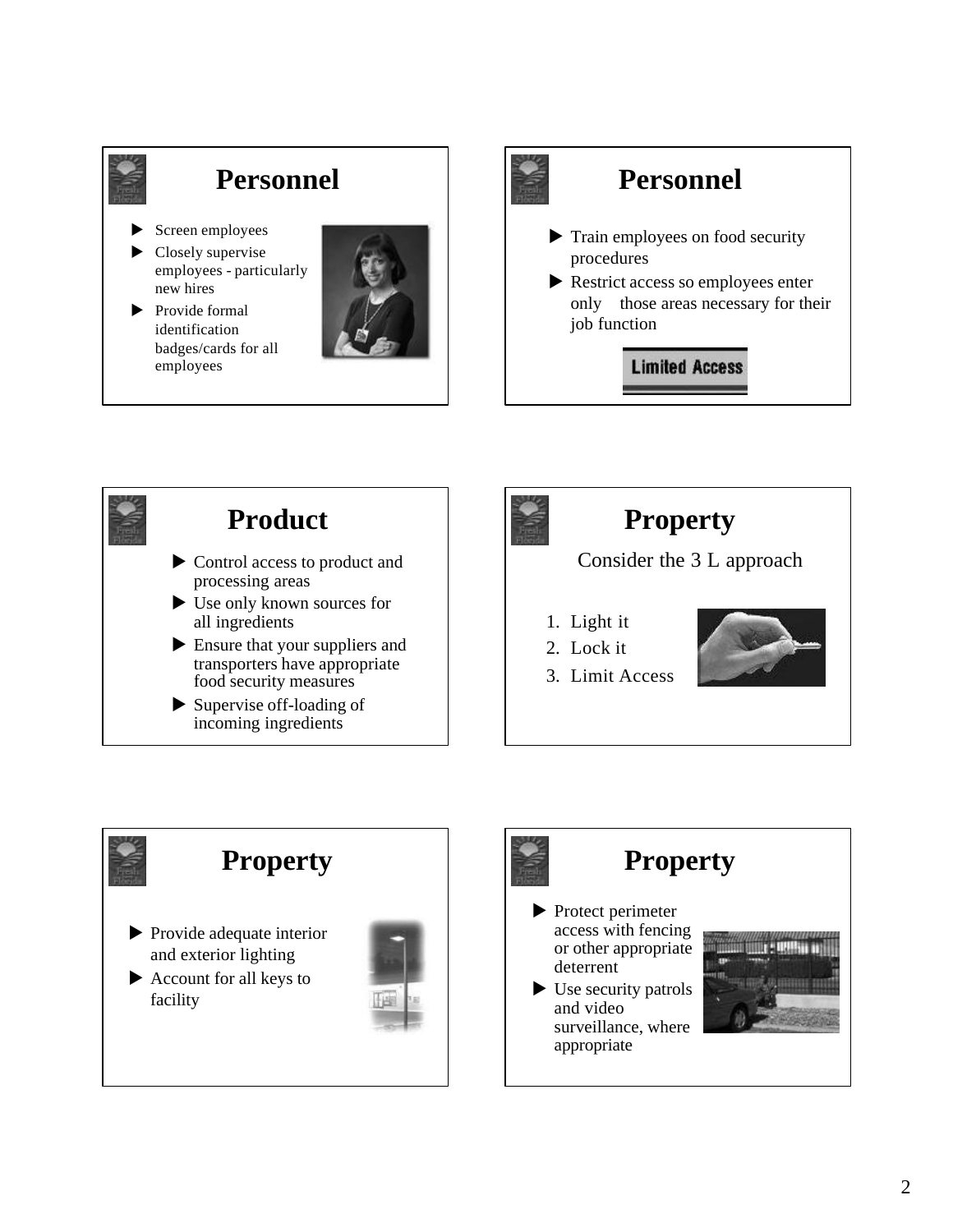

## **Six Steps To Organize Terrorism Security Program**

- 1. Identify the hazards
- 2. Assess the risk
- 3. Analyze risk control measures
- 4. Make control decisions
- 5. Implement risk controls
- 6. Supervise and review











## **Security Strategy II**

- $\blacktriangleright$  Insure employees know police, fire and rescue telephone numbers
- $\blacktriangleright$  Know location of system shut off controls
- $\blacktriangleright$  Insure company officials know who to call if they suspect a possible terrorist problem
- $\blacktriangleright$  Notify the appropriate Local, State, and Federal authorities